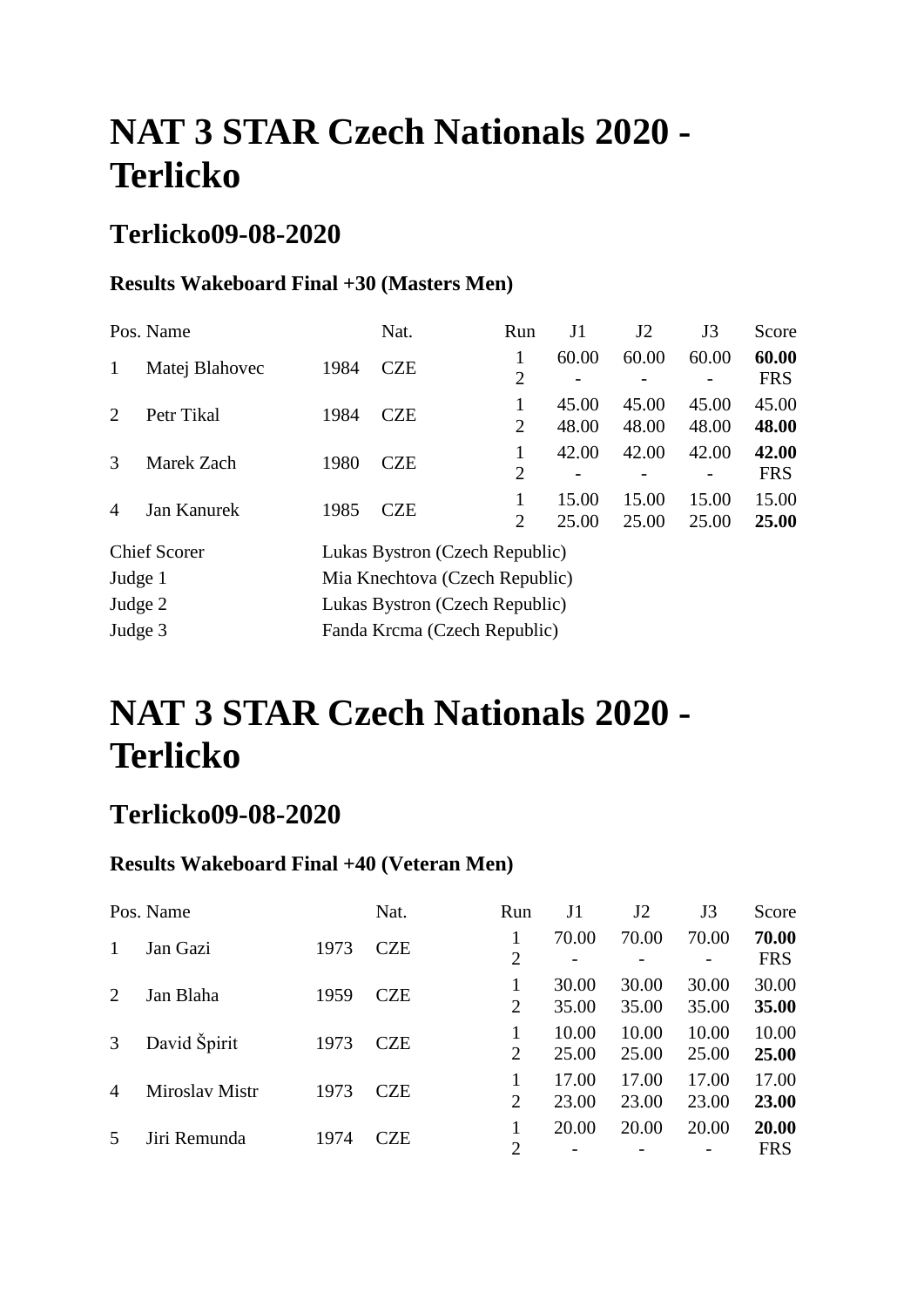|         | Pos. Name                                             |                                | Nat.       | Run | J1                                | J <sub>2</sub> | J3    | Score               |  |
|---------|-------------------------------------------------------|--------------------------------|------------|-----|-----------------------------------|----------------|-------|---------------------|--|
| 6       | Libor Ognar                                           | 1979                           | <b>CZE</b> | 2   | 12.00<br>$\overline{\phantom{a}}$ | 12.00          | 12.00 | 12.00<br><b>FRS</b> |  |
|         | <b>Chief Scorer</b><br>Lukas Bystron (Czech Republic) |                                |            |     |                                   |                |       |                     |  |
| Judge 1 |                                                       | Mia Knechtova (Czech Republic) |            |     |                                   |                |       |                     |  |
| Judge 2 |                                                       | Lukas Bystron (Czech Republic) |            |     |                                   |                |       |                     |  |
| Judge 3 |                                                       | Fanda Krcma (Czech Republic)   |            |     |                                   |                |       |                     |  |

### **Terlicko09-08-2020**

#### **Results Wakeboard Final Open Ladies**

|                             | Pos. Name           |                                | Nat.                           | Run            | J1    | J2    | J3    | Score      |
|-----------------------------|---------------------|--------------------------------|--------------------------------|----------------|-------|-------|-------|------------|
|                             | Aneta Hanesová      | 1998                           | <b>CZE</b>                     |                | 50.00 | 50.00 | 50.00 | 50.00      |
|                             |                     |                                |                                | 2              | 55.00 | 55.00 | 55.00 | 55.00      |
| $\mathcal{D}_{\mathcal{L}}$ | Petra Zahradnickova | 1989                           | <b>CZE</b>                     | 1              | 30.00 | 30.00 | 30.00 | 30.00      |
|                             |                     |                                |                                | $\overline{2}$ |       |       |       | <b>FRS</b> |
| $\mathcal{R}$               | Ester Holá          | 1993                           | <b>CZE</b>                     |                | 22.00 | 23.00 | 20.00 | 21.67      |
|                             |                     |                                |                                | $\overline{2}$ |       |       |       | <b>FRS</b> |
|                             | <b>Chief Scorer</b> |                                | Lukas Bystron (Czech Republic) |                |       |       |       |            |
| Judge 1                     |                     |                                | Mia Knechtova (Czech Republic) |                |       |       |       |            |
| Judge 2                     |                     | Lukas Bystron (Czech Republic) |                                |                |       |       |       |            |
| Judge 3                     |                     | Fanda Krcma (Czech Republic)   |                                |                |       |       |       |            |

## **NAT 3 STAR Czech Nationals 2020 - Terlicko**

### **Terlicko09-08-2020**

#### **Results Wakeboard Final Open Men**

| Pos. Name       | Nat.     |  | Run J1 J2 J3 Score        |  |
|-----------------|----------|--|---------------------------|--|
|                 |          |  | 1 88.00 85.00 85.00 86.00 |  |
| 1 Patrick Hanes | 2001 CZE |  | 2 - - - - FRS             |  |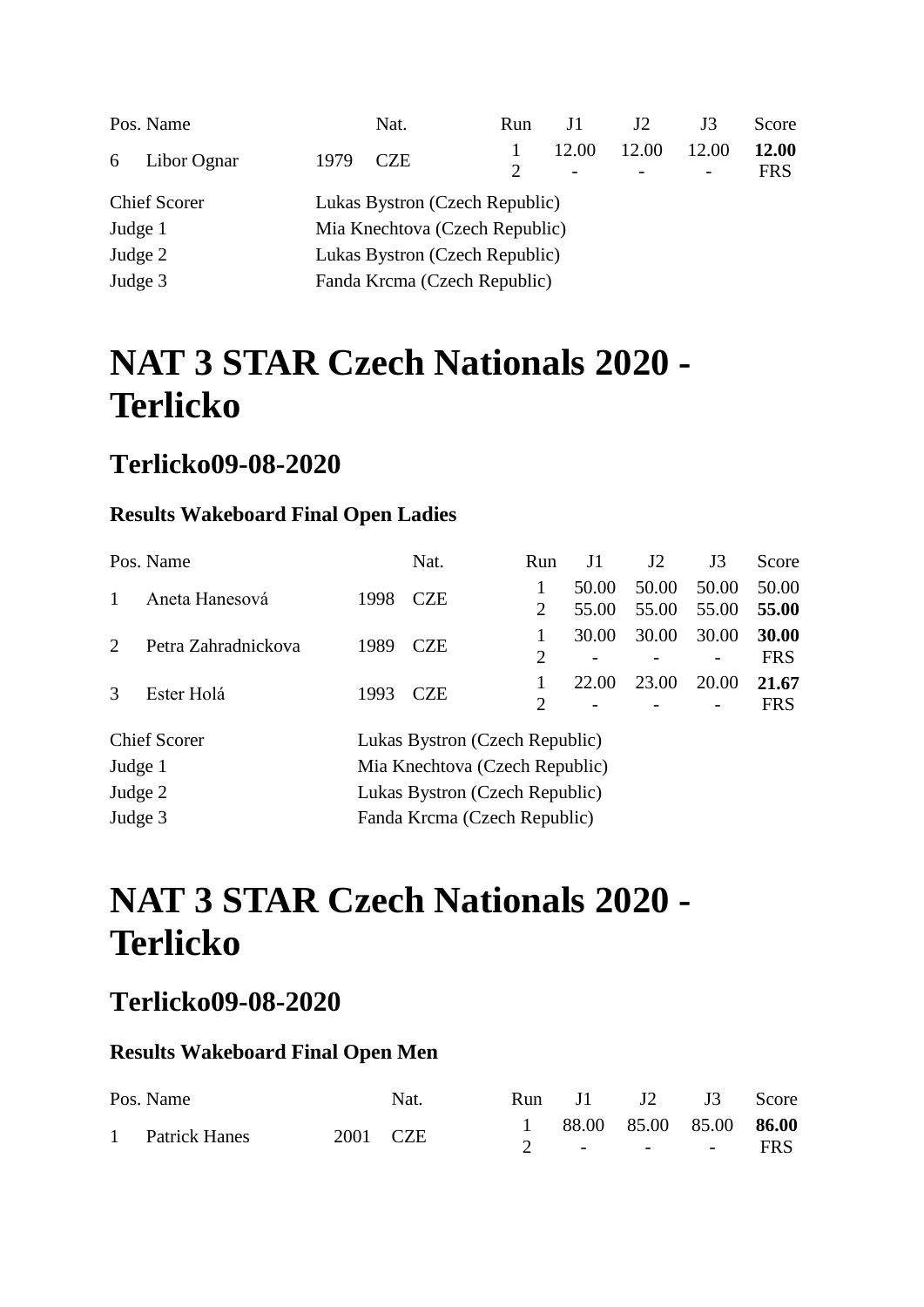|                        |                                                                   | Nat.       | Run                            | J1             | J2                                                                                                                                 | J3             | Score               |
|------------------------|-------------------------------------------------------------------|------------|--------------------------------|----------------|------------------------------------------------------------------------------------------------------------------------------------|----------------|---------------------|
| <b>Jan Barton</b>      | 2002                                                              | <b>CZE</b> | 1<br>$\overline{2}$            | 78.00<br>83.00 | 75.00<br>83.00                                                                                                                     | 80.00<br>87.00 | 77.67<br>84.33      |
| <b>Krystof Wlosok</b>  | 2001                                                              | <b>CZE</b> | 1<br>$\overline{2}$            | 73.00          | 70.00                                                                                                                              | 72.00          | 71.67<br><b>FRS</b> |
| Martin Ludvík          | 1999                                                              | <b>CZE</b> | 1<br>$\overline{2}$            | 65.00          | 65.00                                                                                                                              | 62.00          | 64.00<br><b>FRS</b> |
| <b>Tomas Santrucek</b> | 1997                                                              | <b>CZE</b> | 1<br>$\overline{2}$            | 50.00          | 55.00                                                                                                                              | 55.00          | 53.33<br><b>FRS</b> |
| <b>Tomas Bucek</b>     | 1999                                                              | <b>CZE</b> | $\mathbf{1}$<br>$\overline{2}$ | 40.00          | 40.00                                                                                                                              | 40.00          | 40.00<br><b>FRS</b> |
| Libor Chlopcik         | 1972                                                              | <b>CZE</b> | 1<br>$\overline{2}$            | 5.00           | 5.00                                                                                                                               | 5.00           | 5.00<br><b>FRS</b>  |
|                        |                                                                   |            |                                |                |                                                                                                                                    |                |                     |
|                        |                                                                   |            |                                |                |                                                                                                                                    |                |                     |
|                        |                                                                   |            |                                |                |                                                                                                                                    |                |                     |
|                        |                                                                   |            |                                |                |                                                                                                                                    |                |                     |
|                        | Pos. Name<br><b>Chief Scorer</b><br>Judge 1<br>Judge 2<br>Judge 3 |            |                                |                | Lukas Bystron (Czech Republic)<br>Mia Knechtova (Czech Republic)<br>Lukas Bystron (Czech Republic)<br>Fanda Krcma (Czech Republic) |                |                     |

## **Terlicko09-08-2020**

#### **Results Wakeboard Final U11 (Mini Boys)**

|                | Pos. Name           |      | Nat.                           | Run                 | J <sub>1</sub> | J2             | J3             | Score               |
|----------------|---------------------|------|--------------------------------|---------------------|----------------|----------------|----------------|---------------------|
| 1              | Sebastien Stolfa    | 2010 | <b>CZE</b>                     | 1<br>$\overline{2}$ | 80.00<br>90.00 | 80.00<br>90.00 | 80.00<br>90.00 | 80.00<br>90.00      |
| 2              | Jakub Dian          | 2009 | <b>CZE</b>                     | 1<br>$\overline{2}$ | 65.00          | 65.00          | 65.00          | 65.00<br><b>FRS</b> |
| 3              | Miroslav Mistr      | 2010 | <b>CZE</b>                     | 1<br>$\overline{2}$ | 45.00          | 45.00          | 45.00          | 45.00<br><b>FRS</b> |
| $\overline{4}$ | Filip Kratochvíl    | 2012 | <b>CZE</b>                     | 1<br>$\overline{2}$ | 25.00<br>30.00 | 24.00<br>29.00 | 23.00<br>30.00 | 24.00<br>29.67      |
| 5              | Lukas Simicek       | 2013 | <b>CZE</b>                     | 1<br>$\overline{2}$ | 20.00          | 20.00          | 20.00          | 20.00<br><b>FRS</b> |
| 6              | Tobias Šepák        | 2010 | <b>CZE</b>                     | $\overline{2}$      | 10.00<br>15.00 | 10.00<br>12.00 | 10.00<br>15.00 | 10.00<br>14.00      |
|                | <b>Chief Scorer</b> |      | Lukas Bystron (Czech Republic) |                     |                |                |                |                     |
| Judge 1        |                     |      | Lukas Bystron (Czech Republic) |                     |                |                |                |                     |
| Judge 2        |                     |      | Lukas Bystron (Czech Republic) |                     |                |                |                |                     |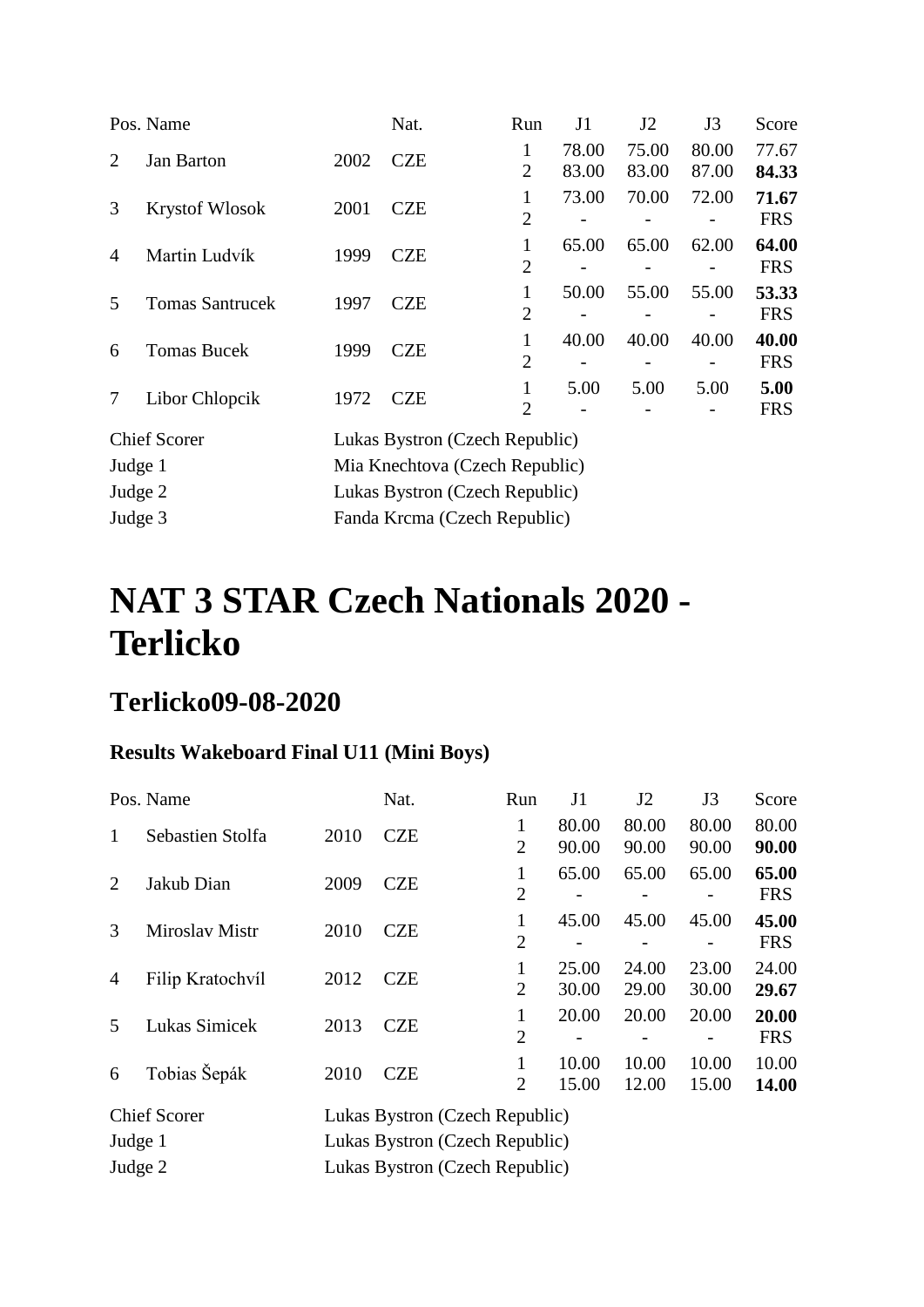### **Terlicko09-08-2020**

#### **Results Wakeboard Final U11 (Mini Girls)**

|                | Pos. Name           |                                | Nat.                           | Run                 | J <sub>1</sub> | J2    | J3    | Score               |
|----------------|---------------------|--------------------------------|--------------------------------|---------------------|----------------|-------|-------|---------------------|
|                | Elizabeth Mistrova  | 2010                           | <b>CZE</b>                     | $\overline{2}$      | 50.00          | 50.00 | 50.00 | 50.00<br><b>FRS</b> |
| 2              | Eliška Ramiková     | 2011                           | <b>CZE</b>                     | 1<br>$\overline{2}$ | 45.00          | 45.00 | 45.00 | 45.00<br><b>FRS</b> |
| $\mathcal{R}$  | Valerie Hanesová    | 2009                           | <b>CZE</b>                     | 1<br>$\overline{2}$ | 30.00          | 30.00 | 30.00 | 30.00<br><b>FRS</b> |
| $\overline{4}$ | Emma Konštacká      | 2009                           | CZE                            | 1<br>$\overline{2}$ | 20.00          | 20.00 | 20.00 | 20.00<br><b>FRS</b> |
|                | <b>Chief Scorer</b> |                                | Lukas Bystron (Czech Republic) |                     |                |       |       |                     |
| Judge 1        |                     | Mia Knechtova (Czech Republic) |                                |                     |                |       |       |                     |
| Judge 2        |                     | Lukas Bystron (Czech Republic) |                                |                     |                |       |       |                     |
| Judge 3        |                     | Fanda Krcma (Czech Republic)   |                                |                     |                |       |       |                     |

# **NAT 3 STAR Czech Nationals 2020 - Terlicko**

### **Terlicko09-08-2020**

#### **Results Wakeboard Final U15 (Boys)**

|        | Pos. Name         |          | Nat. | Run                         | J1    | J2    | J3                      | Score      |
|--------|-------------------|----------|------|-----------------------------|-------|-------|-------------------------|------------|
| 2<br>3 | 1 Adam Lejsek     | 2006 CZE |      |                             | 70.00 | 70.00 | 70.00                   | 70.00      |
|        |                   |          |      |                             |       |       | 48.00<br>35.00<br>47.00 | <b>FRS</b> |
|        |                   | 2008 CZE |      |                             | 15.00 | 15.00 |                         | 15.00      |
|        | Vojta Vomacka     |          |      | $\mathcal{D}_{\mathcal{L}}$ | 48.00 | 48.00 |                         | 48.00      |
|        |                   |          |      |                             | 35.00 | 35.00 |                         | 35.00      |
|        | Denis Siostrzonek | 2006 CZE |      |                             | 47.00 | 47.00 | 15.00                   | 47.00      |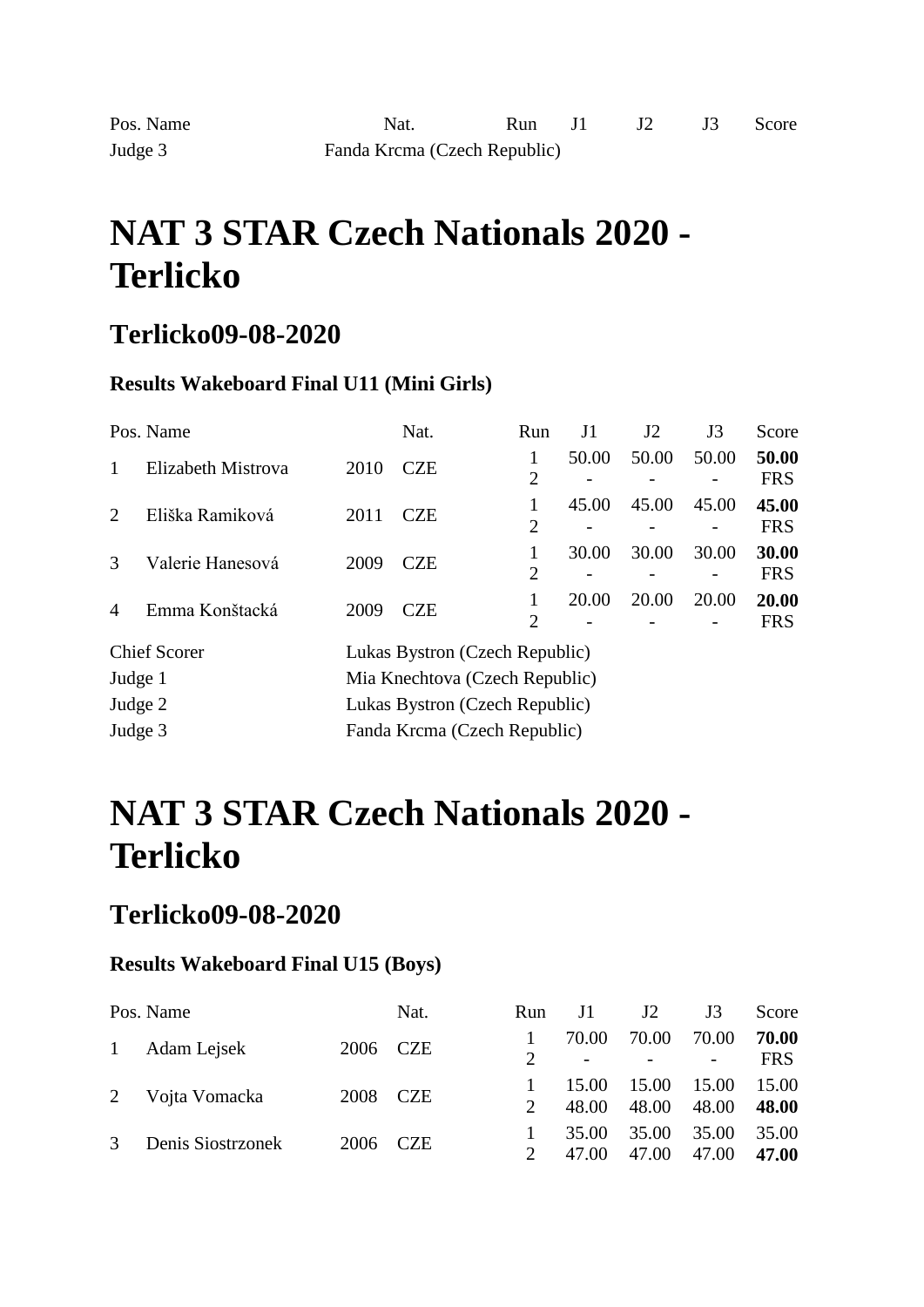|                | Pos. Name           |      | Nat.                           | <b>Run</b>                  | J1             | J <sub>2</sub> | J3             | Score          |
|----------------|---------------------|------|--------------------------------|-----------------------------|----------------|----------------|----------------|----------------|
| $\overline{4}$ | David Brummel       | 2008 | <b>CZE</b>                     | $\overline{2}$              | 1.00<br>45.00  | 1.00<br>45.00  | 1.00<br>45.00  | 1.00<br>45.00  |
| 5 <sup>5</sup> | Dejvid Skrusny      | 2005 | <b>CZE</b>                     | 1<br>2                      | 3.00<br>40.00  | 3.00<br>40.00  | 3.00<br>40.00  | 3.00<br>40.00  |
| 6              | David Havlásek      | 2008 | <b>CZE</b>                     | $\mathcal{D}_{\mathcal{L}}$ | 20.00<br>32.00 | 20.00<br>32.00 | 20.00<br>32.00 | 20.00<br>32.00 |
|                | <b>Chief Scorer</b> |      | Lukas Bystron (Czech Republic) |                             |                |                |                |                |

Judge 1 Mia Knechtova (Czech Republic) Judge 2 Lukas Bystron (Czech Republic) Judge 3 Fanda Krcma (Czech Republic)

# **NAT 3 STAR Czech Nationals 2020 - Terlicko**

### **Terlicko09-08-2020**

#### **Results Wakeboard Final U15 (Girls)**

|         | Pos. Name            |                                | Nat.                           | Run            | J1             | J <sub>2</sub> | J3             | Score               |
|---------|----------------------|--------------------------------|--------------------------------|----------------|----------------|----------------|----------------|---------------------|
|         | Karolína Siostrzonek | 2006                           | <b>CZE</b>                     | 2              | 55.00<br>57.00 | 55.00<br>57.00 | 55.00<br>57.00 | 55.00<br>57.00      |
| 2       | Alena Chlopcikova    | 2006                           | <b>CZE</b>                     | 1<br>2         | 40.00          | 40.00          | 40.00          | 40.00<br><b>FRS</b> |
| 3       | Kristýna Okénková    | 2006                           | <b>CZE</b>                     | $\overline{2}$ | 2.00<br>30.00  | 2.00<br>30.00  | 2.00<br>30.00  | 2.00<br>30.00       |
|         | <b>Chief Scorer</b>  |                                | Lukas Bystron (Czech Republic) |                |                |                |                |                     |
| Judge 1 |                      |                                | Mia Knechtova (Czech Republic) |                |                |                |                |                     |
| Judge 2 |                      | Lukas Bystron (Czech Republic) |                                |                |                |                |                |                     |
| Judge 3 |                      | Fanda Krcma (Czech Republic)   |                                |                |                |                |                |                     |

## **NAT 3 STAR Czech Nationals 2020 - Terlicko**

### **Terlicko09-08-2020**

**Results Wakeboard Final U19 (Junior Ladies)**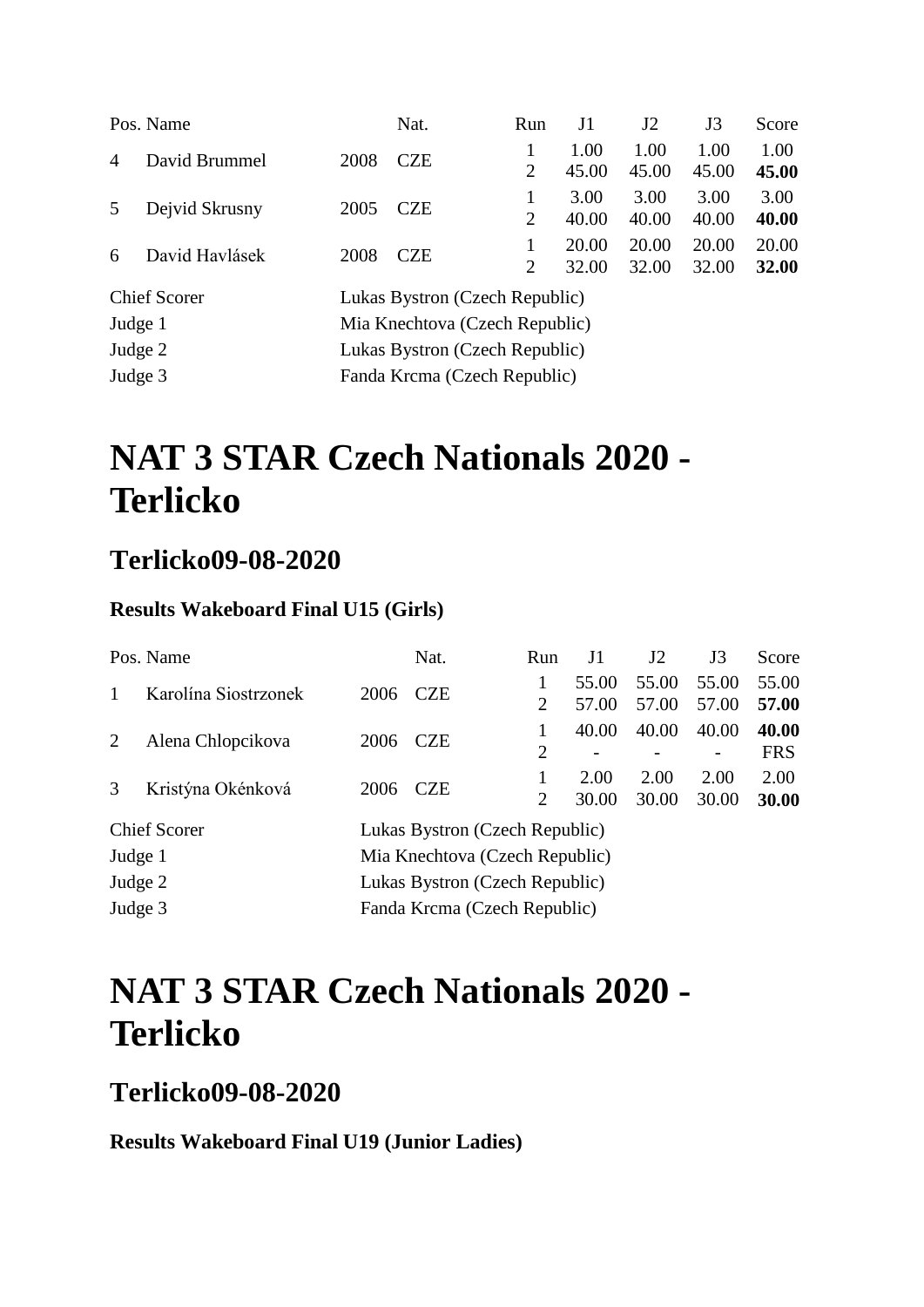|               | Pos. Name           |      | Nat.                           | Run                         | J1             | J2             | J3                                                   | Score                    |
|---------------|---------------------|------|--------------------------------|-----------------------------|----------------|----------------|------------------------------------------------------|--------------------------|
| 1             | Jana Krcmova        | 2004 | <b>CZE</b>                     | 2                           | 40.00<br>50.00 | 40.00<br>50.00 | 40.00<br>50.00                                       | 40.00<br>50.00           |
| $2^{\circ}$   | Klára Hanzelínová   | 2001 | <b>CZE</b>                     | $\overline{2}$              | 38.00<br>42.00 | 38.00<br>42.00 | 38.00<br>42.00                                       | 38.00<br>42.00           |
| $\mathcal{R}$ | Eliška Hofmanova    | 2001 | <b>CZE</b>                     | $\mathcal{D}_{\mathcal{L}}$ |                |                | $\overline{\phantom{0}}$<br>$\overline{\phantom{0}}$ | <b>DNS</b><br><b>DNS</b> |
|               | <b>Chief Scorer</b> |      | Lukas Bystron (Czech Republic) |                             |                |                |                                                      |                          |

Judge 1 Mia Knechtova (Czech Republic) Judge 2 Lukas Bystron (Czech Republic) Judge 3 Fanda Krcma (Czech Republic)

# **NAT 3 STAR Czech Nationals 2020 - Terlicko**

### **Terlicko09-08-2020**

#### **Results Wakeboard Final U19 (Junior Men)**

|                | Pos. Name                   |      | Nat.                           | Run                 | J1             | J2             | J3             | Score               |  |  |
|----------------|-----------------------------|------|--------------------------------|---------------------|----------------|----------------|----------------|---------------------|--|--|
| 1              | <b>Krystof Huta</b>         | 2003 | <b>CZE</b>                     | 1<br>2              | 52.00<br>60.00 | 55.00<br>67.00 | 55.00<br>65.00 | 54.00<br>64.00      |  |  |
| $\overline{2}$ | Tobias Sikora               | 2004 | <b>CZE</b>                     | 1<br>$\overline{2}$ | 55.00          | 59.00          | 55.00          | 56.33<br><b>FRS</b> |  |  |
| 3              | Jan Gazi                    | 2002 | <b>CZE</b>                     | 1<br>$\overline{2}$ | 20.00          | 20.00          | 20.00          | 20.00<br><b>FRS</b> |  |  |
| 4              | <b>Viktor Vincent Horak</b> | 2004 | <b>CZE</b>                     | $\overline{2}$      | 18.00          | 19.00          | 19.00          | 18.67<br><b>FRS</b> |  |  |
| 5              | Lukas Nieslanik             | 2004 | <b>CZE</b>                     | 1<br>$\overline{2}$ | 15.00          | 16.00          | 17.00          | 16.00<br><b>FRS</b> |  |  |
|                | <b>Chief Scorer</b>         |      | Lukas Bystron (Czech Republic) |                     |                |                |                |                     |  |  |
| Judge 1        |                             |      | Mia Knechtova (Czech Republic) |                     |                |                |                |                     |  |  |
| Judge 2        |                             |      | Lukas Bystron (Czech Republic) |                     |                |                |                |                     |  |  |
| Judge 3        |                             |      | Vojta Krcmar (Czech Republic)  |                     |                |                |                |                     |  |  |

## **NAT 3 STAR Czech Nationals 2020 - Terlicko**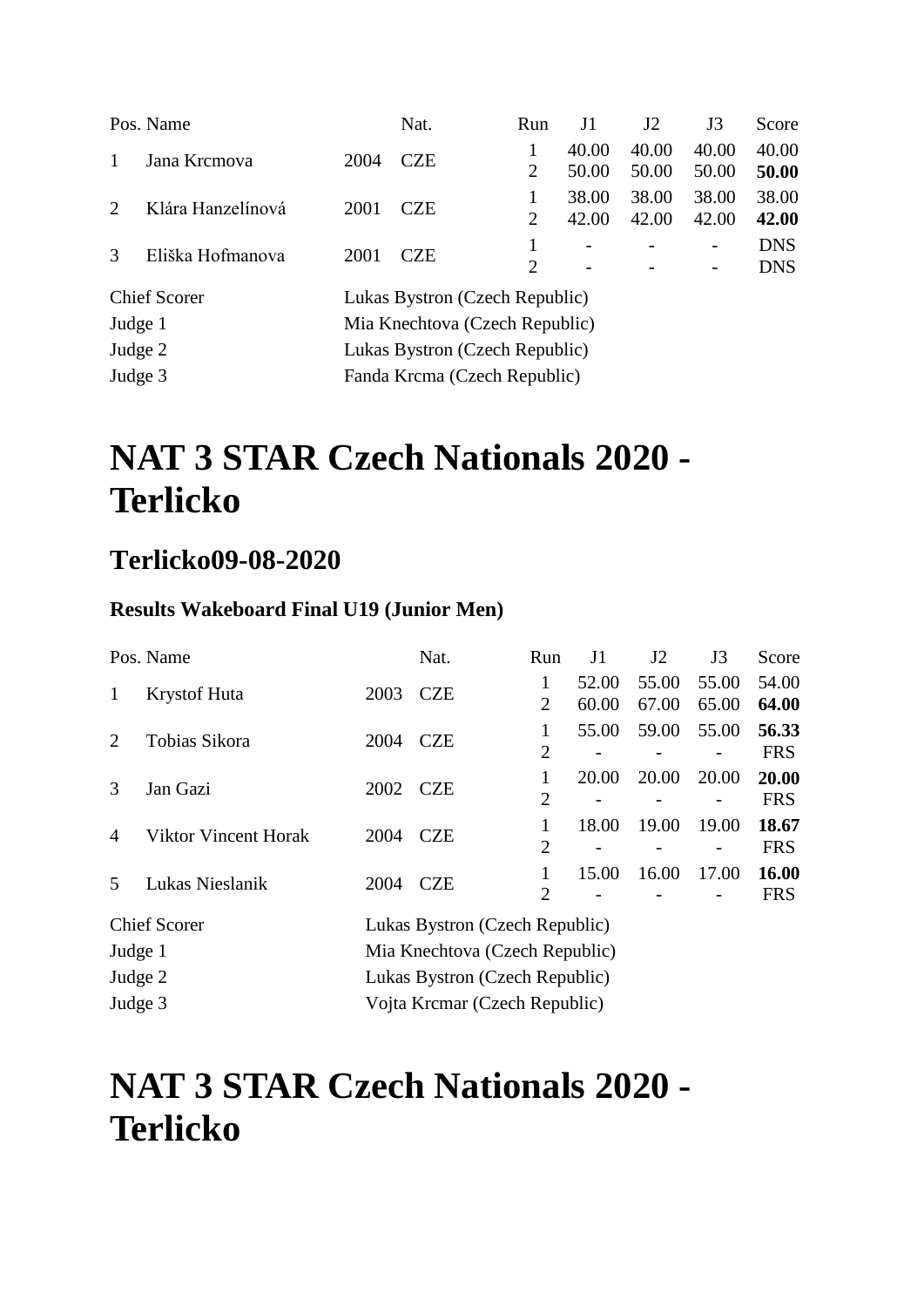### **Terlicko09-08-2020**

#### **Results Wakeskate Final Open Ladies**

|                             | Pos. Name           |                                | Nat.                           | Run | J1    | J2    | J3    | Score |  |  |
|-----------------------------|---------------------|--------------------------------|--------------------------------|-----|-------|-------|-------|-------|--|--|
|                             | Klára Hanzelínová   | 2001                           | <b>CZE</b>                     |     | 30.00 | 30.00 | 30.00 | 30.00 |  |  |
|                             |                     |                                |                                | 2   | 34.00 | 35.00 | 33.00 | 34.00 |  |  |
| $\mathcal{D}_{\mathcal{L}}$ | Jana Krcmova        | 2004                           | <b>CZE</b>                     |     | 32.00 | 32.00 | 32.00 | 32.00 |  |  |
|                             |                     |                                |                                | 2   | 33.00 | 33.00 | 32.00 | 32.67 |  |  |
| 3                           | Aneta Hanesová      | 1998                           | <b>CZE</b>                     |     | 25.00 | 25.00 | 25.00 | 25.00 |  |  |
|                             |                     |                                |                                | 2   | 28.00 | 27.00 | 27.00 | 27.33 |  |  |
|                             | <b>Chief Scorer</b> | Lukas Bystron (Czech Republic) |                                |     |       |       |       |       |  |  |
| Judge 1                     |                     |                                | Mia Knechtova (Czech Republic) |     |       |       |       |       |  |  |
| Judge 2                     |                     | Lukas Bystron (Czech Republic) |                                |     |       |       |       |       |  |  |
| Judge 3                     |                     | Fanda Krcma (Czech Republic)   |                                |     |       |       |       |       |  |  |

# **NAT 3 STAR Czech Nationals 2020 - Terlicko**

### **Terlicko09-08-2020**

#### **Results Wakeskate Final Open Men**

|                | Pos. Name            |      | Nat.                           | Run                 | J1             | J <sub>2</sub> | J3             | Score               |
|----------------|----------------------|------|--------------------------------|---------------------|----------------|----------------|----------------|---------------------|
|                | <b>Patrick Hanes</b> | 2001 | <b>CZE</b>                     | 1<br>$\overline{2}$ | 50.00<br>90.00 | 50.00<br>90.00 | 50.00<br>85.00 | 50.00<br>88.33      |
| $\overline{2}$ | Adam Lojik           | 2006 | <b>CZE</b>                     | 1<br>$\overline{2}$ | 37.00          | 38.00          | 37.00          | 37.33<br><b>FRS</b> |
| 3              | Petr Zahradnicek     | 1981 | <b>CZE</b>                     | 1<br>$\overline{2}$ | 35.00          | 35.00          | 35.00          | 35.00<br><b>FRS</b> |
| 4              | Adam Lejsek          | 2006 | <b>CZE</b>                     | 1<br>$\overline{2}$ | 20.00          | 20.00          | 20.00          | 20.00<br><b>FRS</b> |
| 5              | Dominik Matýsek      | 1994 | <b>CZE</b>                     | 1<br>$\overline{2}$ | 7.00<br>17.00  | 7.00<br>17.00  | 5.00<br>17.00  | 6.33<br>17.00       |
| 6              | David Brummel        | 2008 | <b>CZE</b>                     | $\overline{2}$      | 15.00          | 15.00          | 15.00          | 15.00<br><b>FRS</b> |
|                | <b>Chief Scorer</b>  |      | Lukas Bystron (Czech Republic) |                     |                |                |                |                     |

| Chief Scorer | LUKAS BYStron (Czech Republic) |
|--------------|--------------------------------|
| Judge 1      | Vojta Krcmar (Czech Republic)  |
| Judge 2      | Lukas Bystron (Czech Republic) |
| Judge 3      | Fanda Krcma (Czech Republic)   |
|              |                                |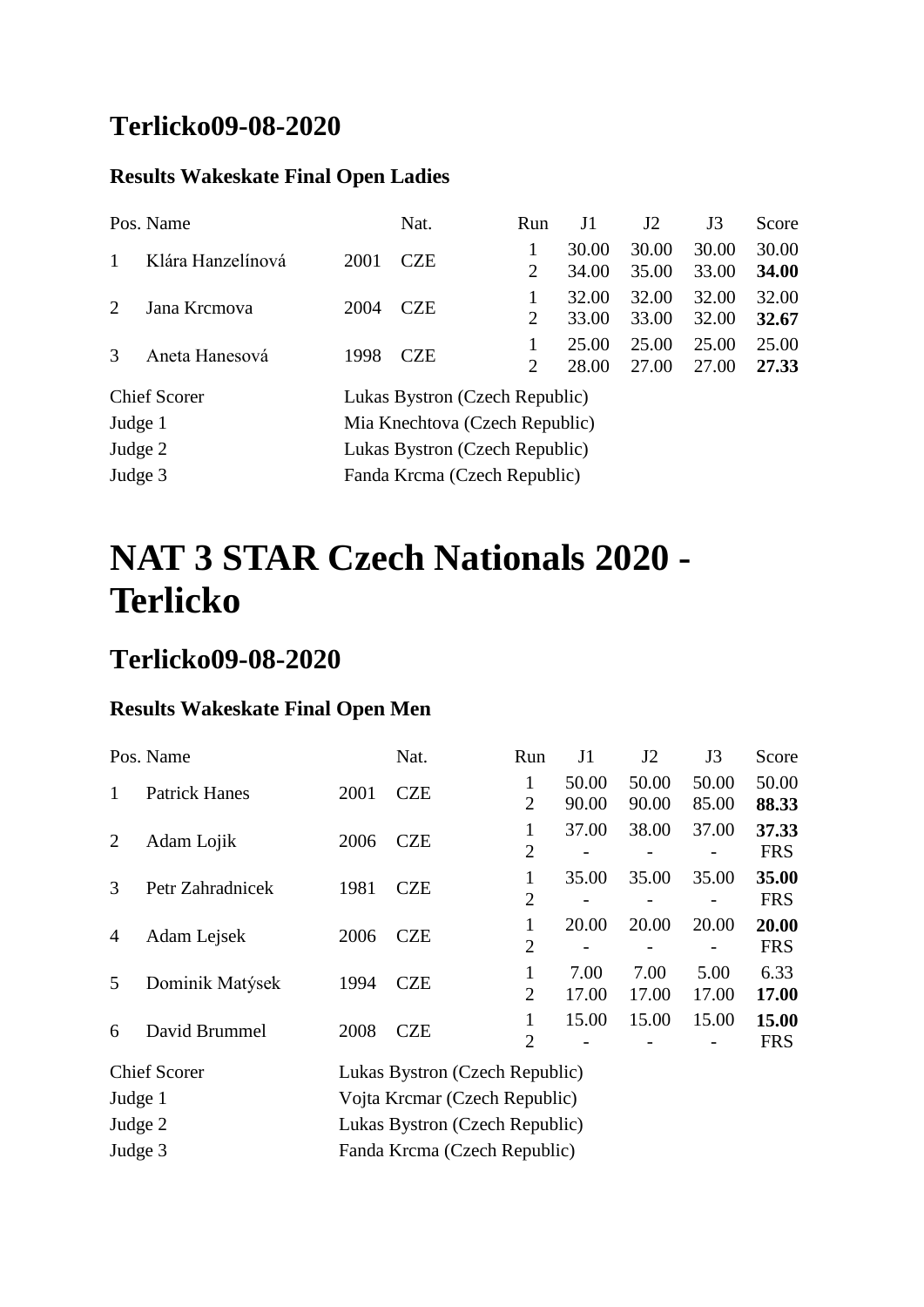### **Terlicko09-08-2020**

#### **Results Wakeboard LCQ U15 (Boys)**

|                | Pos. Name           |      | Nat.                           | Run | J1    | J2    | J3    | Score |  |  |
|----------------|---------------------|------|--------------------------------|-----|-------|-------|-------|-------|--|--|
| 1              | Denis Siostrzonek   | 2006 | <b>CZE</b>                     | 1   | 60.00 | 60.00 | 60.00 | 60.00 |  |  |
| 2              | David Havlásek      | 2008 | <b>CZE</b>                     | 1   | 40.00 | 40.00 | 40.00 | 40.00 |  |  |
| 3              | Stepan Hurta        | 2008 | <b>CZE</b>                     | 1   | 37.00 | 37.00 | 37.00 | 37.00 |  |  |
| $\overline{A}$ | Kristián Kunc       | 2006 | <b>CZE</b>                     | 1   | 5.00  | 5.00  | 5.00  | 5.00  |  |  |
|                | 2 riders go through |      |                                |     |       |       |       |       |  |  |
|                | <b>Chief Scorer</b> |      | Lukas Bystron (Czech Republic) |     |       |       |       |       |  |  |
| Judge 1        |                     |      | Mia Knechtova (Czech Republic) |     |       |       |       |       |  |  |
| Judge 2        |                     |      | Lukas Bystron (Czech Republic) |     |       |       |       |       |  |  |
| Judge 3        |                     |      | Fanda Krcma (Czech Republic)   |     |       |       |       |       |  |  |
|                |                     |      |                                |     |       |       |       |       |  |  |

# **NAT 3 STAR Czech Nationals 2020 - Terlicko**

### **Terlicko09-08-2020**

#### **Results Wakeskate LCQ Open Men**

|                | Pos. Name         |      | Nat.       | Run | J1    | J2    | J3    | Score        |
|----------------|-------------------|------|------------|-----|-------|-------|-------|--------------|
| 1              | Adam Lejsek       | 2006 | <b>CZE</b> | 1   | 35.00 | 35.00 | 35.00 | 35.00        |
| $\mathcal{L}$  | David Brummel     | 2008 | <b>CZE</b> | 1   | 25.00 | 25.00 | 25.00 | <b>25.00</b> |
| 3              | Vojta Vomacka     | 2008 | <b>CZE</b> | 1   | 23.00 | 23.00 | 23.00 | <b>23.00</b> |
| $\overline{4}$ | Jan Kanurek       | 1985 | <b>CZE</b> | 1   | 20.00 | 20.00 | 20.00 | 20.00        |
| 5              | Kristián Kunc     | 2006 | <b>CZE</b> | 1   | 5.00  | 5.00  | 5.00  | 5.00         |
| 6              | <b>Jan Barton</b> | 2002 | <b>CZE</b> |     |       |       |       | <b>DNS</b>   |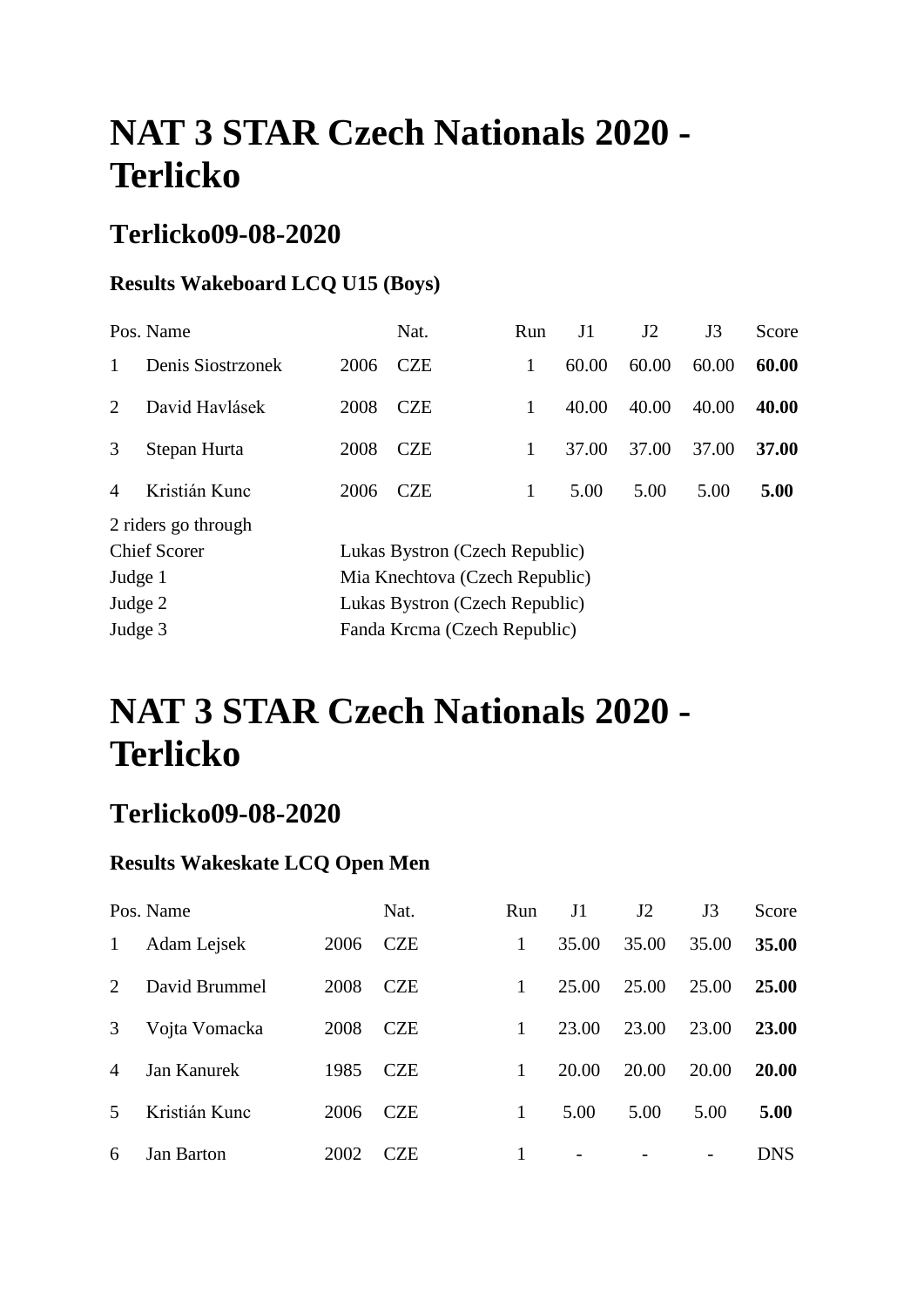| Pos. Name           | Nat.                           | <b>Run</b>                 | JI | J2 | J3 | Score |  |
|---------------------|--------------------------------|----------------------------|----|----|----|-------|--|
| 2 riders go through |                                |                            |    |    |    |       |  |
| <b>Chief Scorer</b> | Lukas Bystron (Czech Republic) |                            |    |    |    |       |  |
| Judge 1             |                                | Arkadiusz Helsner (Poland) |    |    |    |       |  |
| Judge 2             | Lukas Bystron (Czech Republic) |                            |    |    |    |       |  |
| Judge 3             | Fanda Krcma (Czech Republic)   |                            |    |    |    |       |  |

### **Terlicko09-08-2020**

#### **Results Wakeboard Qualification +30 (Masters Men)**

|                | Pos. Name                     |                                | Nat.                                                                                                                                                                                                                                                                                                                               | Run                 | J1    | J2    | J3    | Score               |  |  |  |
|----------------|-------------------------------|--------------------------------|------------------------------------------------------------------------------------------------------------------------------------------------------------------------------------------------------------------------------------------------------------------------------------------------------------------------------------|---------------------|-------|-------|-------|---------------------|--|--|--|
| 1              | Matej Blahovec                | 1984                           | <b>CZE</b>                                                                                                                                                                                                                                                                                                                         | 1<br>$\overline{2}$ | 55.00 | 56.00 | 55.00 | 55.33<br><b>FRS</b> |  |  |  |
| 2              | Marek Zach                    | 1980                           | <b>CZE</b>                                                                                                                                                                                                                                                                                                                         | $\overline{2}$      | 40.00 | 40.00 | 40.00 | 40.00<br><b>FRS</b> |  |  |  |
| 3              | Petr Tikal                    | 1984                           | <b>CZE</b>                                                                                                                                                                                                                                                                                                                         | $\overline{2}$      | 25.00 | 25.00 | 25.00 | 25.00<br><b>FRS</b> |  |  |  |
| $\overline{A}$ | Jan Kanurek                   | 1985                           | <b>CZE</b>                                                                                                                                                                                                                                                                                                                         | $\overline{2}$      | 1.00  | 1.00  | 1.00  | 1.00<br><b>FRS</b>  |  |  |  |
|                | 4 riders go through           |                                |                                                                                                                                                                                                                                                                                                                                    |                     |       |       |       |                     |  |  |  |
|                | <b>Chief Scorer</b>           | Lukas Bystron (Czech Republic) |                                                                                                                                                                                                                                                                                                                                    |                     |       |       |       |                     |  |  |  |
|                | $\mathbf{r}$ and $\mathbf{r}$ |                                | $\mathbf{M}$ $\mathbf{M}$ $\mathbf{M}$ $\mathbf{M}$ $\mathbf{M}$ $\mathbf{M}$ $\mathbf{M}$ $\mathbf{M}$ $\mathbf{M}$ $\mathbf{M}$ $\mathbf{M}$ $\mathbf{M}$ $\mathbf{M}$ $\mathbf{M}$ $\mathbf{M}$ $\mathbf{M}$ $\mathbf{M}$ $\mathbf{M}$ $\mathbf{M}$ $\mathbf{M}$ $\mathbf{M}$ $\mathbf{M}$ $\mathbf{M}$ $\mathbf{M}$ $\mathbf{$ |                     |       |       |       |                     |  |  |  |

| Judge 1 | Mia Knechtova (Czech Republic) |
|---------|--------------------------------|
| Judge 2 | Lukas Bystron (Czech Republic) |
| Judge 3 | Arkadiusz Helsner (Poland)     |

# **NAT 3 STAR Czech Nationals 2020 - Terlicko**

### **Terlicko09-08-2020**

#### **Results Wakeboard Qualification +40 (Veteran Men)**

| Pos. Name  |          | Nat. |  | Run J1 J2 J3 Score                 |  |
|------------|----------|------|--|------------------------------------|--|
| 1 Jan Gazi | 1973 CZE |      |  | $1$ 90.00 90.00 90.00 <b>90.00</b> |  |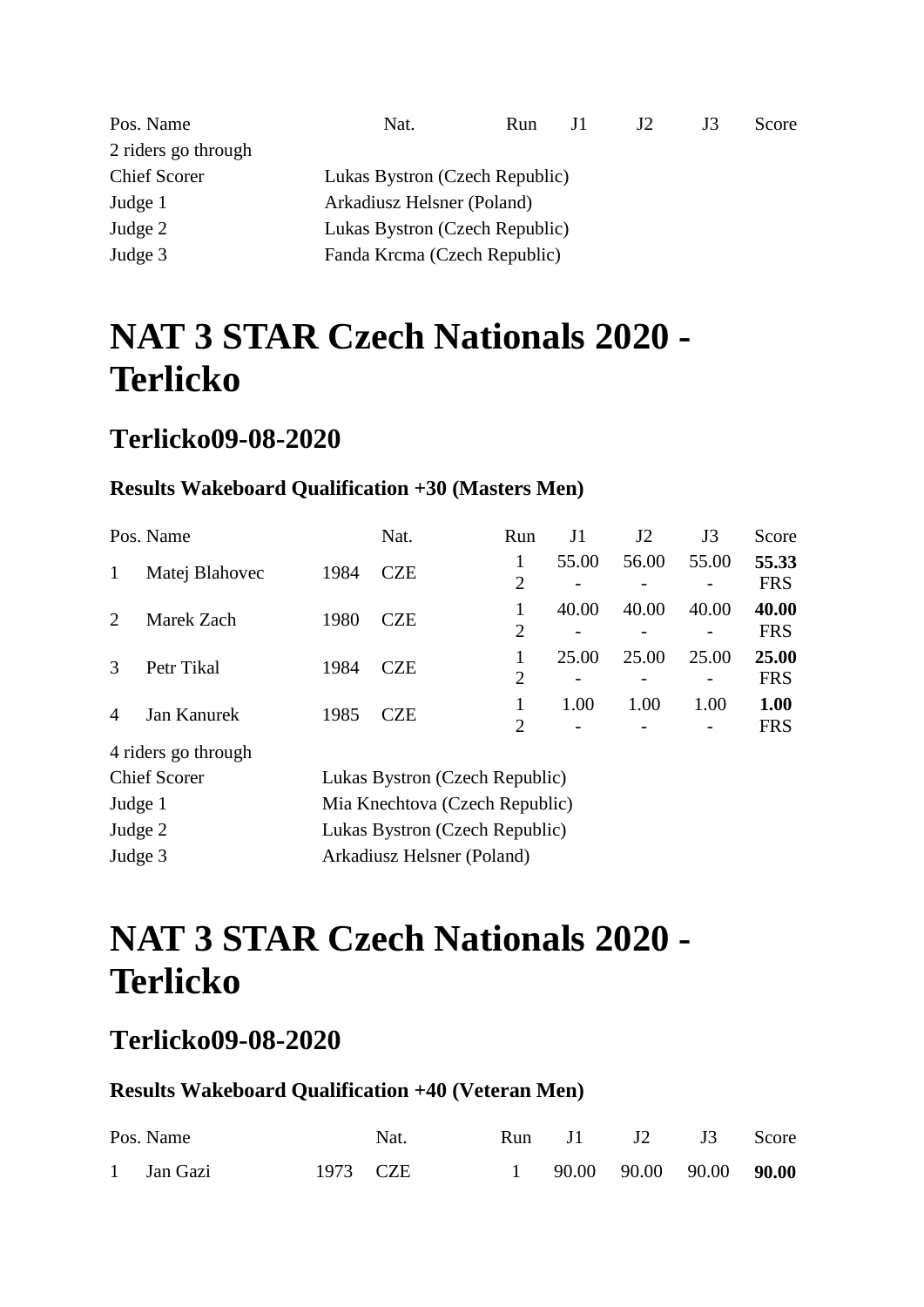|                | Pos. Name           |      | Nat.                           | Run                            | J <sub>1</sub> | J2    | J3    | Score               |  |  |  |
|----------------|---------------------|------|--------------------------------|--------------------------------|----------------|-------|-------|---------------------|--|--|--|
|                |                     |      |                                | $\overline{2}$                 |                |       |       | <b>FRS</b>          |  |  |  |
| 2              | Jan Blaha           | 1959 | <b>CZE</b>                     | $\mathbf{1}$<br>$\overline{2}$ | 48.00          | 50.00 | 48.00 | 48.67<br><b>FRS</b> |  |  |  |
| 3              | Libor Ognar         | 1979 | <b>CZE</b>                     | $\mathbf{1}$<br>$\overline{2}$ | 45.00          | 45.00 | 45.00 | 45.00<br><b>FRS</b> |  |  |  |
| $\overline{A}$ | Miroslav Mistr      | 1973 | <b>CZE</b>                     | 1<br>$\overline{2}$            | 40.00          | 40.00 | 40.00 | 40.00<br><b>FRS</b> |  |  |  |
| 5              | Jiri Remunda        | 1974 | <b>CZE</b>                     | $\mathbf{1}$<br>$\overline{2}$ | 30.00          | 30.00 | 30.00 | 30.00<br><b>FRS</b> |  |  |  |
| 6              | David Špirit        | 1973 | <b>CZE</b>                     | $\mathbf{1}$<br>$\overline{2}$ | 15.00          | 15.00 | 15.00 | 15.00<br><b>FRS</b> |  |  |  |
|                | 6 riders go through |      |                                |                                |                |       |       |                     |  |  |  |
|                | <b>Chief Scorer</b> |      | Lukas Bystron (Czech Republic) |                                |                |       |       |                     |  |  |  |
| Judge 1        |                     |      | Mia Knechtova (Czech Republic) |                                |                |       |       |                     |  |  |  |
| Judge 2        |                     |      | Lukas Bystron (Czech Republic) |                                |                |       |       |                     |  |  |  |
| Judge 3        |                     |      | Arkadiusz Helsner (Poland)     |                                |                |       |       |                     |  |  |  |

## **Terlicko09-08-2020**

### **Results Wakeboard Qualification Open Ladies**

|                             | Pos. Name           |                                | Nat.                           | Run            | J1    | J <sub>2</sub> | J3    | Score               |  |  |
|-----------------------------|---------------------|--------------------------------|--------------------------------|----------------|-------|----------------|-------|---------------------|--|--|
| 1                           | Aneta Hanesová      | 1998                           | <b>CZE</b>                     | $\overline{2}$ | 40.00 | 40.00          | 40.00 | 40.00<br><b>FRS</b> |  |  |
| $\mathcal{D}_{\mathcal{L}}$ | Ester Holá          | 1993                           | <b>CZE</b>                     | $\overline{2}$ | 35.00 | 35.00          | 35.00 | 35.00<br><b>FRS</b> |  |  |
| $\mathcal{R}$               | Petra Zahradnickova | 1989                           | <b>CZE</b>                     | $\overline{2}$ | 25.00 | 25.00          | 25.00 | 25.00<br><b>FRS</b> |  |  |
|                             | 3 riders go through |                                |                                |                |       |                |       |                     |  |  |
|                             | <b>Chief Scorer</b> |                                | Lukas Bystron (Czech Republic) |                |       |                |       |                     |  |  |
| Judge 1                     |                     |                                | Mia Knechtova (Czech Republic) |                |       |                |       |                     |  |  |
| Judge 2                     |                     | Lukas Bystron (Czech Republic) |                                |                |       |                |       |                     |  |  |
| Judge 3                     |                     |                                | Arkadiusz Helsner (Poland)     |                |       |                |       |                     |  |  |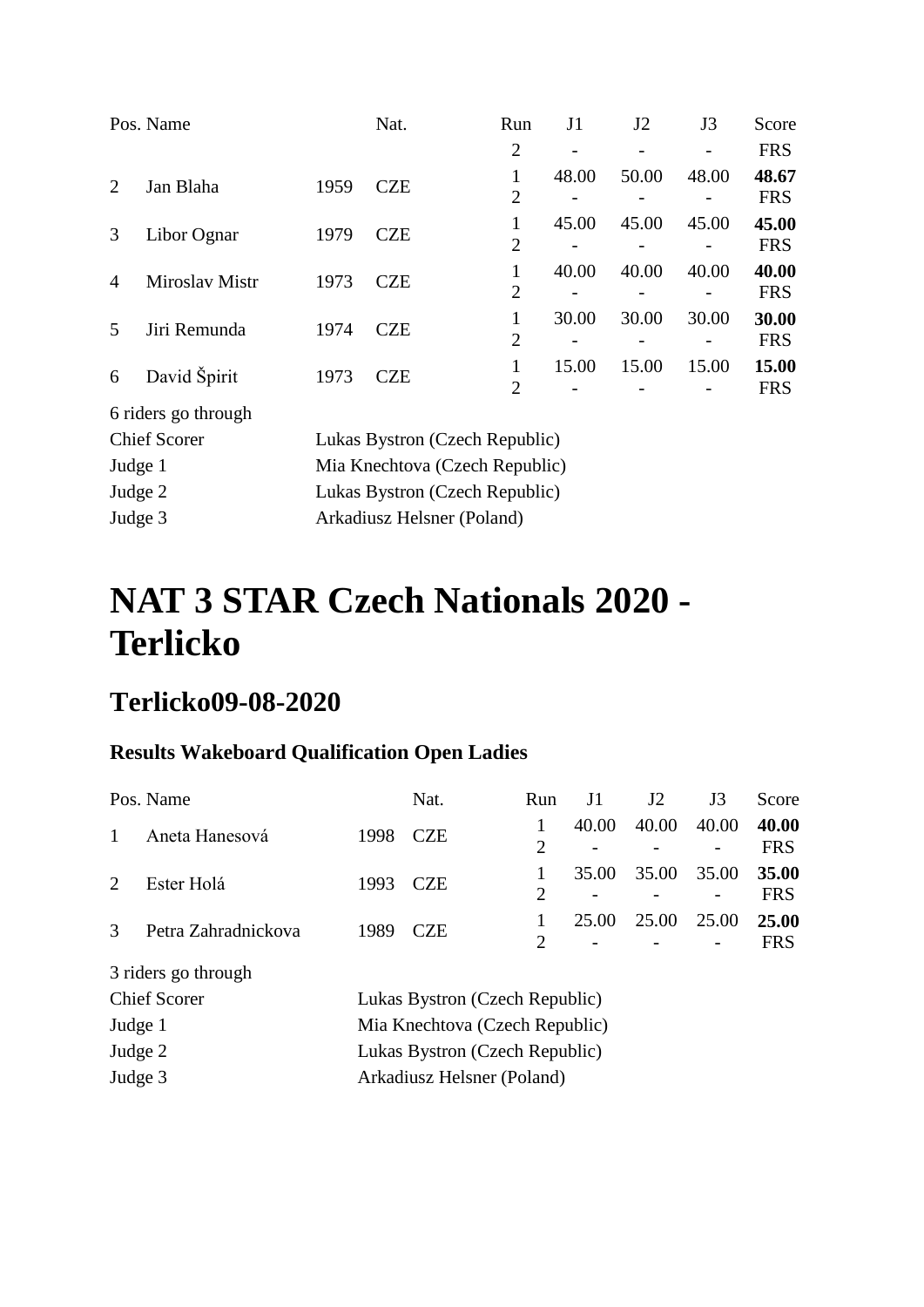### **Terlicko09-08-2020**

### **Results Wakeboard Qualification Open Men**

|                | Pos. Name              |      | Nat.                           | Run                            | J1    | J2    | J3    | Score               |
|----------------|------------------------|------|--------------------------------|--------------------------------|-------|-------|-------|---------------------|
| 1              | <b>Jan Barton</b>      | 2002 | <b>CZE</b>                     | $\mathbf{1}$<br>$\overline{2}$ | 60.00 | 60.00 | 60.00 | 60.00<br><b>FRS</b> |
| $\overline{2}$ | <b>Patrick Hanes</b>   | 2001 | <b>CZE</b>                     | 1<br>$\overline{2}$            | 58.00 | 58.00 | 58.00 | 58.00<br><b>FRS</b> |
| 3              | <b>Krystof Wlosok</b>  | 2001 | <b>CZE</b>                     | 1<br>$\overline{2}$            | 43.00 | 43.00 | 43.00 | 43.00<br><b>FRS</b> |
| $\overline{4}$ | Martin Ludvík          | 1999 | <b>CZE</b>                     | 1<br>$\overline{2}$            | 40.00 | 40.00 | 40.00 | 40.00<br><b>FRS</b> |
| 5              | <b>Tomas Santrucek</b> | 1997 | <b>CZE</b>                     | $\mathbf{1}$<br>$\overline{2}$ | 35.00 | 35.00 | 35.00 | 35.00<br><b>FRS</b> |
| 6              | <b>Tomas Bucek</b>     | 1999 | <b>CZE</b>                     | 1<br>$\overline{2}$            | 25.00 | 25.00 | 25.00 | 25.00<br><b>FRS</b> |
| 7              | Libor Chlopcik         | 1972 | <b>CZE</b>                     | 1<br>$\overline{2}$            | 1.00  | 1.00  | 1.00  | 1.00<br><b>FRS</b>  |
|                | 7 riders go through    |      |                                |                                |       |       |       |                     |
|                | <b>Chief Scorer</b>    |      | Lukas Bystron (Czech Republic) |                                |       |       |       |                     |
| Judge 1        |                        |      | Mia Knechtova (Czech Republic) |                                |       |       |       |                     |
| Judge 2        |                        |      | Lukas Bystron (Czech Republic) |                                |       |       |       |                     |

Judge 3 Arkadiusz Helsner (Poland)

# **NAT 3 STAR Czech Nationals 2020 - Terlicko**

### **Terlicko09-08-2020**

#### **Results Wakeboard Qualification U11 (Mini Boys)**

| Pos. Name                   |          | Nat. |  | Run J $1$ J $2$ J $3$                                                      | Score      |
|-----------------------------|----------|------|--|----------------------------------------------------------------------------|------------|
| 1 Sebastien Stolfa 2010 CZE |          |      |  |                                                                            | FRS        |
|                             |          |      |  |                                                                            |            |
| 2 Jakub Dian                | 2009 CZE |      |  | 90.00 90.00 90.00 90.00<br>2 $   -$<br>65.00 65.00 65.00 65.00<br>2 $   -$ | <b>FRS</b> |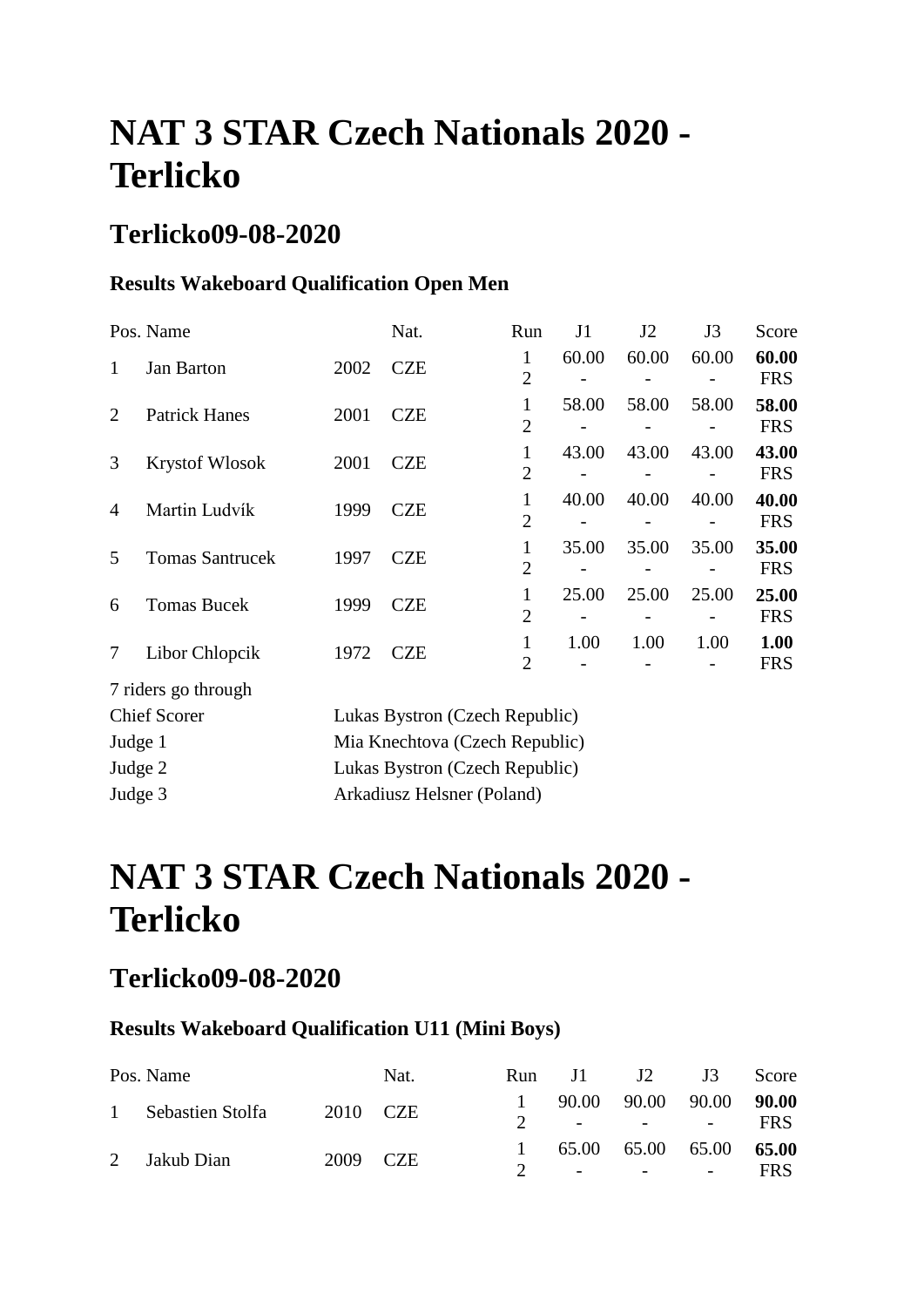|                | Pos. Name           |                                | Nat.                           | Run                 | J1    | J2    | J3    | Score               |  |
|----------------|---------------------|--------------------------------|--------------------------------|---------------------|-------|-------|-------|---------------------|--|
| 3              | Miroslav Mistr      | 2010                           | <b>CZE</b>                     | 1<br>$\overline{2}$ | 40.00 | 40.00 | 40.00 | 40.00<br><b>FRS</b> |  |
| $\overline{4}$ | Filip Kratochvíl    | 2012                           | <b>CZE</b>                     | $\overline{2}$      | 22.00 | 22.00 | 22.00 | 22.00<br><b>FRS</b> |  |
| 5              | Lukas Simicek       | 2013                           | <b>CZE</b>                     | 1<br>$\overline{2}$ | 20.00 | 20.00 | 20.00 | 20.00<br><b>FRS</b> |  |
| 6              | Tobias Šepák        | 2010                           | <b>CZE</b>                     | 1<br>2              | 5.00  | 5.00  | 5.00  | 5.00<br><b>FRS</b>  |  |
|                | 6 riders go through |                                |                                |                     |       |       |       |                     |  |
|                | <b>Chief Scorer</b> |                                | Lukas Bystron (Czech Republic) |                     |       |       |       |                     |  |
| Judge 1        |                     | Lukas Bystron (Czech Republic) |                                |                     |       |       |       |                     |  |
| Judge 2        |                     |                                | Lukas Bystron (Czech Republic) |                     |       |       |       |                     |  |

Judge 3 Fanda Krcma (Czech Republic)

# **NAT 3 STAR Czech Nationals 2020 - Terlicko**

### **Terlicko09-08-2020**

#### **Results Wakeboard Qualification U11 (Mini Girls)**

|                | Pos. Name                  |      | Nat.                           | Run                 | J1    | J2    | J3    | Score               |  |
|----------------|----------------------------|------|--------------------------------|---------------------|-------|-------|-------|---------------------|--|
| 1              | Eliška Ramiková            | 2011 | <b>CZE</b>                     | 1<br>$\overline{2}$ | 60.00 | 60.00 | 60.00 | 60.00<br><b>FRS</b> |  |
| 2              | Elizabeth Mistrova         | 2010 | <b>CZE</b>                     | 1<br>$\overline{2}$ | 55.00 | 55.00 | 55.00 | 55.00<br><b>FRS</b> |  |
| $\mathcal{R}$  | Valerie Hanesová           | 2009 | <b>CZE</b>                     | 1<br>$\overline{2}$ | 30.00 | 30.00 | 30.00 | 30.00<br><b>FRS</b> |  |
| $\overline{4}$ | Emma Konštacká             | 2009 | <b>CZE</b>                     | 1                   | 15.00 | 15.00 | 15.00 | 15.00               |  |
|                | 4 riders go through        |      |                                | $\overline{2}$      |       |       |       | <b>FRS</b>          |  |
|                | <b>Chief Scorer</b>        |      | Lukas Bystron (Czech Republic) |                     |       |       |       |                     |  |
| Judge 1        |                            |      | Mia Knechtova (Czech Republic) |                     |       |       |       |                     |  |
| Judge 2        | Arkadiusz Helsner (Poland) |      |                                |                     |       |       |       |                     |  |

## **NAT 3 STAR Czech Nationals 2020 - Terlicko**

Judge 3 Fanda Krcma (Czech Republic)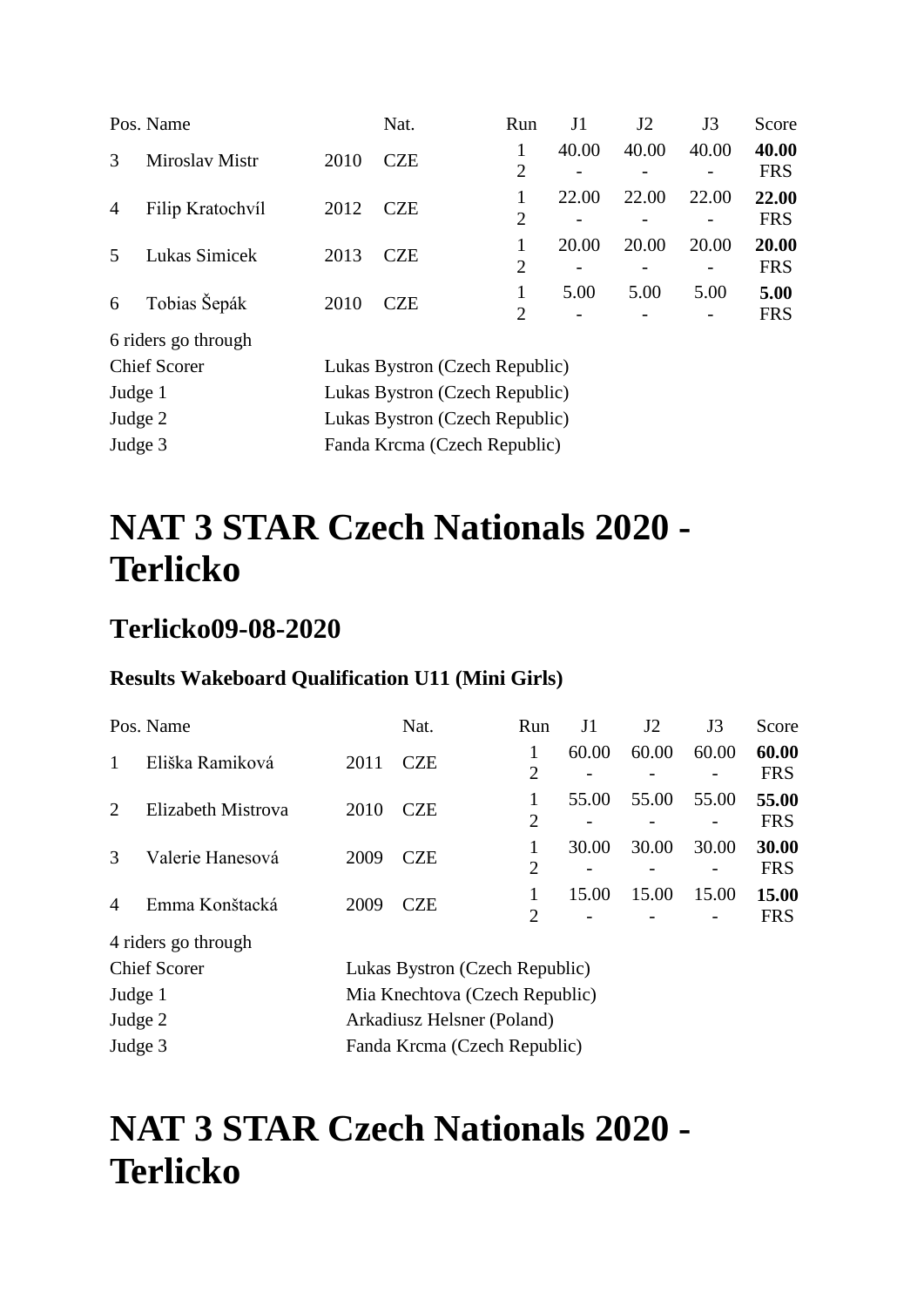## **Terlicko09-08-2020**

#### **Results Wakeboard Qualification U15 (Boys) Group A**

|         | Pos. Name                                     |                                | Nat.                           | Run                 | J1             | J2             | J3             | Score               |  |
|---------|-----------------------------------------------|--------------------------------|--------------------------------|---------------------|----------------|----------------|----------------|---------------------|--|
| 1       | David Brummel                                 | 2008                           | <b>CZE</b>                     | 1<br>$\overline{2}$ | 60.00          | 60.00          | 60.00          | 60.00<br><b>FRS</b> |  |
| 2       | Dejvid Skrusny                                | 2005                           | <b>CZE</b>                     | 1<br>$\overline{2}$ | 45.00<br>45.00 | 45.00<br>45.00 | 45.00<br>45.00 | 45.00<br>45.00      |  |
| 3       | Kristián Kunc                                 | 2006                           | <b>CZE</b>                     | 1<br>$\overline{2}$ | 10.00<br>35.00 | 7.00<br>35.00  | 12.00<br>35.00 | 9.67<br>35.00       |  |
| 4       | Stepan Hurta                                  | 2008                           | <b>CZE</b>                     | 1<br>$\overline{2}$ | 30.00          | 30.00          | 30.00          | 30.00<br><b>FRS</b> |  |
|         | 2 riders go through<br>2 riders go to the LCQ |                                |                                |                     |                |                |                |                     |  |
|         | <b>Chief Scorer</b>                           |                                | Lukas Bystron (Czech Republic) |                     |                |                |                |                     |  |
| Judge 1 |                                               |                                | Mia Knechtova (Czech Republic) |                     |                |                |                |                     |  |
| Judge 2 |                                               | Lukas Bystron (Czech Republic) |                                |                     |                |                |                |                     |  |
| Judge 3 |                                               |                                | Fanda Krcma (Czech Republic)   |                     |                |                |                |                     |  |

## **NAT 3 STAR Czech Nationals 2020 - Terlicko**

### **Terlicko09-08-2020**

### **Results Wakeboard Qualification U15 (Boys) Group B**

|                     | Pos. Name                                     |                                | Nat.                           | Run                 | J1             | J <sub>2</sub> | J3             | Score               |
|---------------------|-----------------------------------------------|--------------------------------|--------------------------------|---------------------|----------------|----------------|----------------|---------------------|
| 1                   | Adam Lejsek                                   | 2006                           | <b>CZE</b>                     | 1<br>$\overline{2}$ | 65.00          | 65.00          | 65.00          | 65.00<br><b>FRS</b> |
| 2                   | Vojta Vomacka                                 | 2008                           | <b>CZE</b>                     | 1<br>$\overline{2}$ | 45.00          | 45.00          | 45.00          | 45.00<br><b>FRS</b> |
| 3                   | Denis Siostrzonek                             | 2006                           | <b>CZE</b>                     | $\overline{2}$      | 30.00<br>35.00 | 30.00<br>35.00 | 30.00<br>35.00 | 30.00<br>35.00      |
| $\overline{4}$      | David Havlásek                                | 2008                           | <b>CZE</b>                     | 1<br>$\overline{2}$ | 20.00          | 20.00          | 20.00          | 20.00<br><b>FRS</b> |
|                     | 2 riders go through<br>2 riders go to the LCQ |                                |                                |                     |                |                |                |                     |
| <b>Chief Scorer</b> |                                               |                                | Lukas Bystron (Czech Republic) |                     |                |                |                |                     |
| Judge 1             |                                               | Mia Knechtova (Czech Republic) |                                |                     |                |                |                |                     |
| Judge 2             |                                               | Lukas Bystron (Czech Republic) |                                |                     |                |                |                |                     |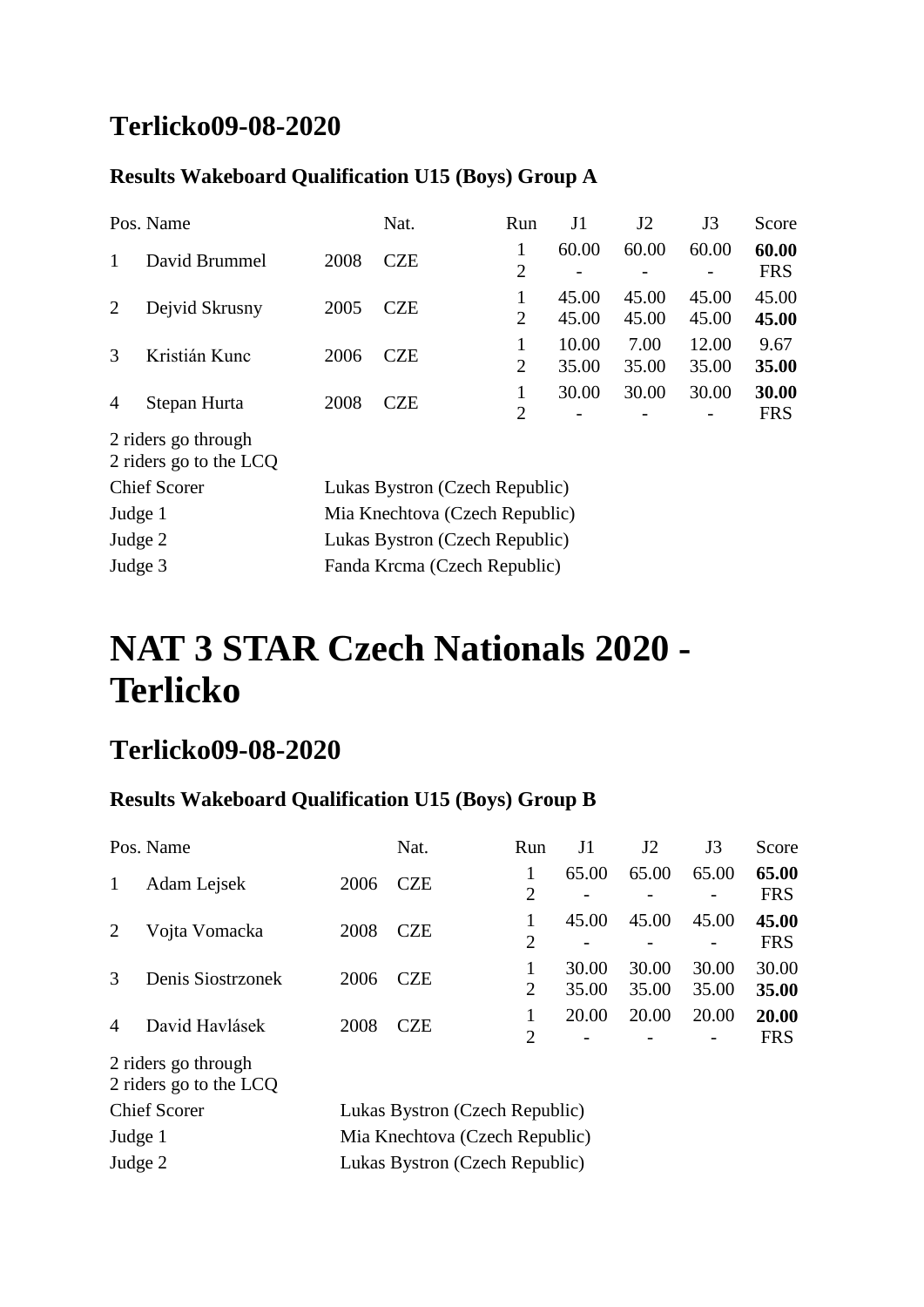### **Terlicko09-08-2020**

#### **Results Wakeboard Qualification U15 (Girls)**

|         | Pos. Name            |                                | Nat.                           | Run                 | J1    | J2    | J3    | Score               |  |
|---------|----------------------|--------------------------------|--------------------------------|---------------------|-------|-------|-------|---------------------|--|
| 1       | Karolína Siostrzonek | 2006                           | <b>CZE</b>                     | 1<br>$\overline{2}$ | 55.00 | 55.00 | 55.00 | 55.00<br><b>FRS</b> |  |
| 2       | Alena Chlopcikova    | 2006                           | <b>CZE</b>                     | 1<br>$\overline{2}$ | 40.00 | 40.00 | 40.00 | 40.00<br><b>FRS</b> |  |
| 3       | Kristýna Okénková    | 2006                           | <b>CZE</b>                     | 1<br>$\overline{2}$ | 30.00 | 30.00 | 30.00 | 30.00<br><b>FRS</b> |  |
|         | 3 riders go through  |                                |                                |                     |       |       |       |                     |  |
|         | <b>Chief Scorer</b>  |                                | Lukas Bystron (Czech Republic) |                     |       |       |       |                     |  |
| Judge 1 |                      | Mia Knechtova (Czech Republic) |                                |                     |       |       |       |                     |  |
| Judge 2 |                      |                                | Lukas Bystron (Czech Republic) |                     |       |       |       |                     |  |
| Judge 3 |                      |                                | Arkadiusz Helsner (Poland)     |                     |       |       |       |                     |  |

## **NAT 3 STAR Czech Nationals 2020 - Terlicko**

### **Terlicko09-08-2020**

#### **Results Wakeboard Qualification U19 (Junior Ladies)**

|                             | Pos. Name           |      | Nat.                           | Run            | J1    | J <sub>2</sub> | J3                                                       | Score                    |  |
|-----------------------------|---------------------|------|--------------------------------|----------------|-------|----------------|----------------------------------------------------------|--------------------------|--|
|                             | Klára Hanzelínová   | 2001 | <b>CZE</b>                     | $\overline{2}$ | 45.00 | 43.00          | 43.00                                                    | 43.67<br><b>FRS</b>      |  |
| $\mathcal{D}_{\mathcal{L}}$ | Jana Krcmova        | 2004 | <b>CZE</b>                     | $\overline{2}$ | 40.00 | 40.00          | 40.00<br>$\overline{\phantom{0}}$                        | 40.00<br><b>FRS</b>      |  |
| 3                           | Eliška Hofmanova    | 2001 | <b>CZE</b>                     | $\overline{2}$ |       |                | $\overline{\phantom{0}}$<br>$\qquad \qquad \blacksquare$ | <b>DNS</b><br><b>DNS</b> |  |
| 3 riders go through         |                     |      |                                |                |       |                |                                                          |                          |  |
|                             | <b>Chief Scorer</b> |      | Lukas Bystron (Czech Republic) |                |       |                |                                                          |                          |  |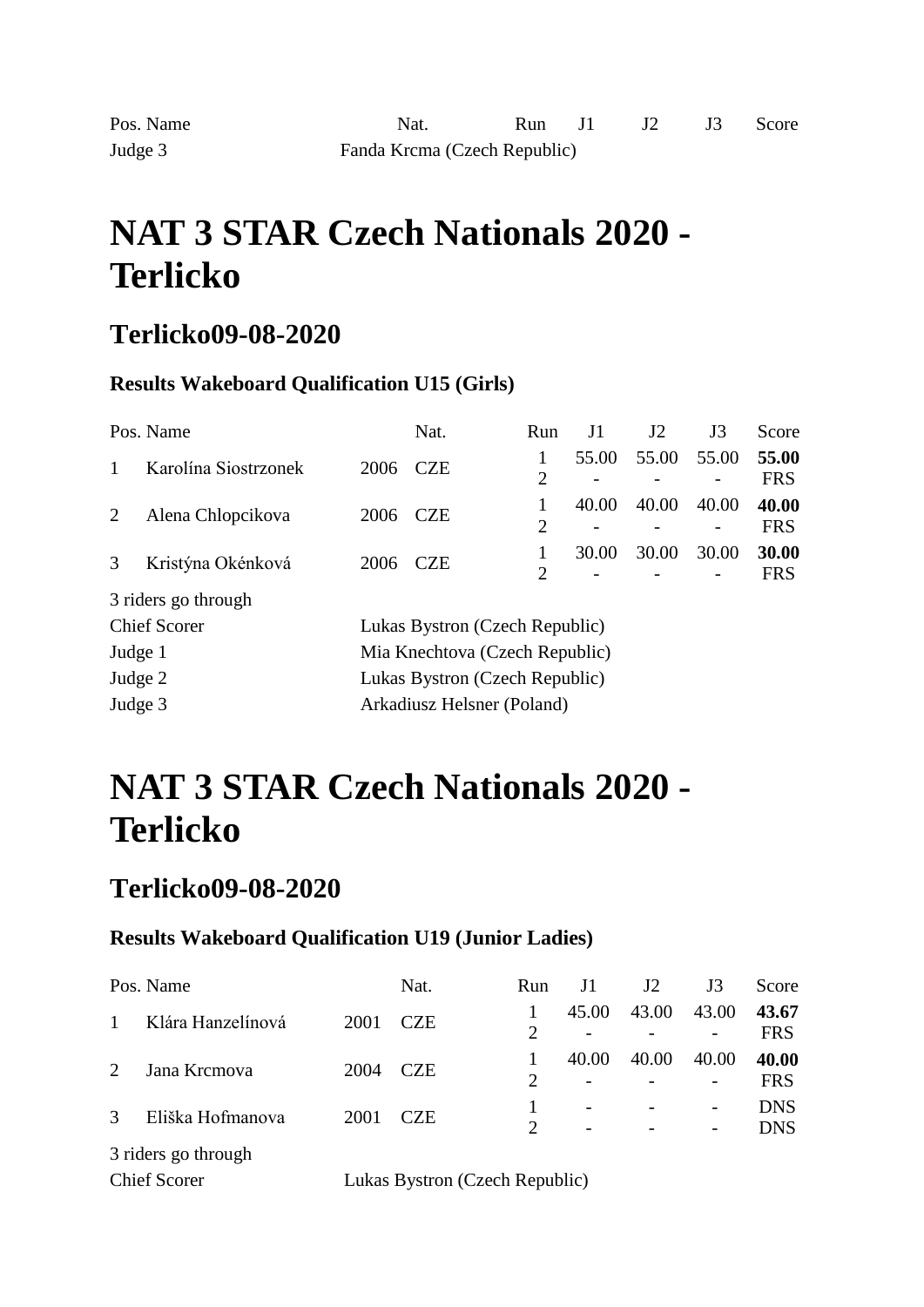| Pos. Name | Nat.                           | <b>Run</b> | $\Box$ | JZ. | .I 5 | Score |
|-----------|--------------------------------|------------|--------|-----|------|-------|
| Judge 1   | Mia Knechtova (Czech Republic) |            |        |     |      |       |
| Judge 2   | Lukas Bystron (Czech Republic) |            |        |     |      |       |
| Judge 3   | Arkadiusz Helsner (Poland)     |            |        |     |      |       |

### **Terlicko09-08-2020**

#### **Results Wakeboard Qualification U19 (Junior Men)**

|                | Pos. Name                                 |                                | Nat.                           | Run                 | J1    | J <sub>2</sub> | J3    | Score               |
|----------------|-------------------------------------------|--------------------------------|--------------------------------|---------------------|-------|----------------|-------|---------------------|
| 1              | <b>Krystof Huta</b>                       | 2003                           | <b>CZE</b>                     | 1<br>2              | 65.00 | 65.00          | 65.00 | 65.00<br><b>FRS</b> |
| $\overline{2}$ | Tobias Sikora                             | 2004                           | <b>CZE</b>                     | 1<br>2              | 60.00 | 60.00          | 60.00 | 60.00<br><b>FRS</b> |
| 3              | Viktor Vincent Horak                      | 2004                           | <b>CZE</b>                     | 1<br>$\overline{2}$ | 25.00 | 25.00          | 25.00 | 25.00<br><b>FRS</b> |
| 4              | Lukas Nieslanik                           | 2004                           | <b>CZE</b>                     | 1<br>$\overline{2}$ | 20.00 | 20.00          | 20.00 | 20.00<br><b>FRS</b> |
| 5              | Jan Gazi                                  | 2002                           | <b>CZE</b>                     | 1<br>$\overline{2}$ | 1.00  | 1.00           | 1.00  | 1.00<br><b>FRS</b>  |
|                | 5 riders go through                       |                                |                                |                     |       |                |       |                     |
|                | <b>Chief Scorer</b>                       |                                | Lukas Bystron (Czech Republic) |                     |       |                |       |                     |
|                | Judge 1<br>Mia Knechtova (Czech Republic) |                                |                                |                     |       |                |       |                     |
| Judge 2        |                                           | Lukas Bystron (Czech Republic) |                                |                     |       |                |       |                     |

## **NAT 3 STAR Czech Nationals 2020 - Terlicko**

Judge 3 Arkadiusz Helsner (Poland)

### **Terlicko09-08-2020**

#### **Results Wakeskate Qualification Open Ladies**

| Pos. Name      |          | Nat. |                           |  | Run J1 J2 J3 Score |  |
|----------------|----------|------|---------------------------|--|--------------------|--|
|                | 2004 CZE |      | 1 45.00 45.00 45.00 45.00 |  |                    |  |
| 1 Jana Kremova |          |      |                           |  | 2 - - - - FRS      |  |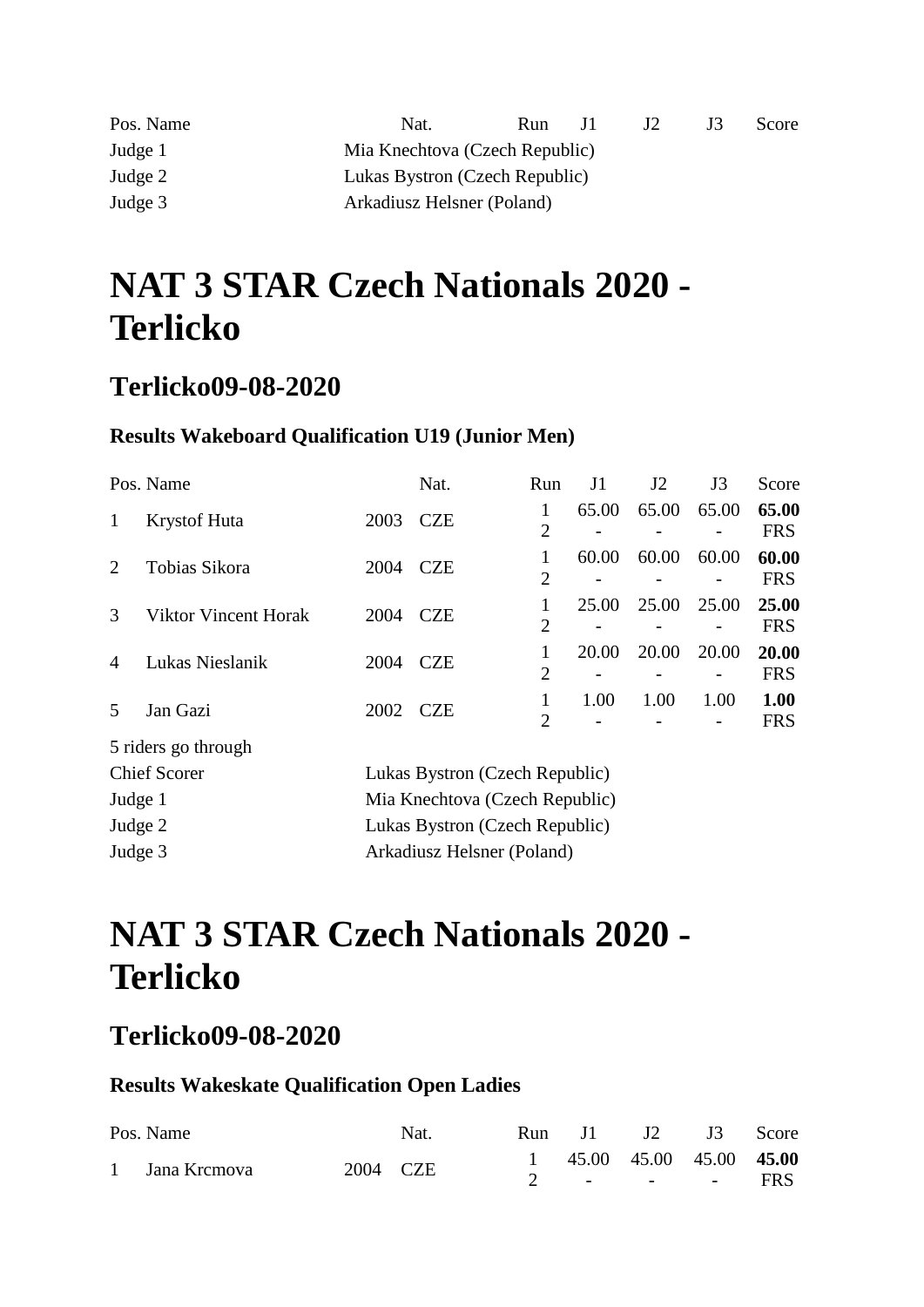|               | Pos. Name           |      | Nat.                           | Run            | J1    | J <sub>2</sub> | J3    | Score               |  |
|---------------|---------------------|------|--------------------------------|----------------|-------|----------------|-------|---------------------|--|
| $\mathcal{D}$ | Klára Hanzelínová   | 2001 | <b>CZE</b>                     | $\overline{2}$ | 20.00 | 20.00          | 20.00 | 20.00<br><b>FRS</b> |  |
| $\mathcal{R}$ | Aneta Hanesová      | 1998 | <b>CZE</b>                     | 2              | 16.00 | 15.00          | 15.00 | 15.33<br><b>FRS</b> |  |
|               | 3 riders go through |      |                                |                |       |                |       |                     |  |
|               | <b>Chief Scorer</b> |      | Lukas Bystron (Czech Republic) |                |       |                |       |                     |  |
| Judge 1       |                     |      | Mia Knechtova (Czech Republic) |                |       |                |       |                     |  |
| Judge 2       |                     |      | Lukas Bystron (Czech Republic) |                |       |                |       |                     |  |
| Judge 3       |                     |      | Fanda Krcma (Czech Republic)   |                |       |                |       |                     |  |
|               |                     |      |                                |                |       |                |       |                     |  |

### **Terlicko09-08-2020**

#### **Results Wakeskate Qualification Open Men Group A**

|                     | Pos. Name                                     |                                | Nat.                           | Run                 | J1             | J2             | J3             | Score               |  |  |
|---------------------|-----------------------------------------------|--------------------------------|--------------------------------|---------------------|----------------|----------------|----------------|---------------------|--|--|
| 1                   | Adam Lojik                                    | 2006                           | <b>CZE</b>                     | 1<br>$\overline{2}$ | 60.00<br>80.00 | 60.00<br>80.00 | 60.00<br>80.00 | 60.00<br>80.00      |  |  |
| $\overline{2}$      | Petr Zahradnicek                              | 1981                           | <b>CZE</b>                     | 1<br>$\overline{2}$ | 30.00<br>61.00 | 30.00<br>60.00 | 30.00<br>59.00 | 30.00<br>60.00      |  |  |
| 3                   | Adam Lejsek                                   | 2006                           | <b>CZE</b>                     | 1<br>$\overline{2}$ | 50.00          | 50.00<br>-     | 50.00          | 50.00<br><b>FRS</b> |  |  |
| $\overline{4}$      | David Brummel                                 | 2008                           | <b>CZE</b>                     | 1<br>$\overline{2}$ | 25.00          | 25.00          | 25.00          | 25.00<br><b>FRS</b> |  |  |
| 5                   | Jan Kanurek                                   | 1985                           | <b>CZE</b>                     | 1<br>$\overline{2}$ | 15.00<br>18.00 | 15.00<br>20.00 | 15.00<br>18.00 | 15.00<br>18.67      |  |  |
|                     | 2 riders go through<br>3 riders go to the LCQ |                                |                                |                     |                |                |                |                     |  |  |
| <b>Chief Scorer</b> |                                               | Lukas Bystron (Czech Republic) |                                |                     |                |                |                |                     |  |  |
| Judge 1             |                                               |                                | Arkadiusz Helsner (Poland)     |                     |                |                |                |                     |  |  |
| Judge 2             |                                               |                                | Lukas Bystron (Czech Republic) |                     |                |                |                |                     |  |  |
| Judge 3             |                                               |                                | Fanda Krcma (Czech Republic)   |                     |                |                |                |                     |  |  |

## **NAT 3 STAR Czech Nationals 2020 - Terlicko**